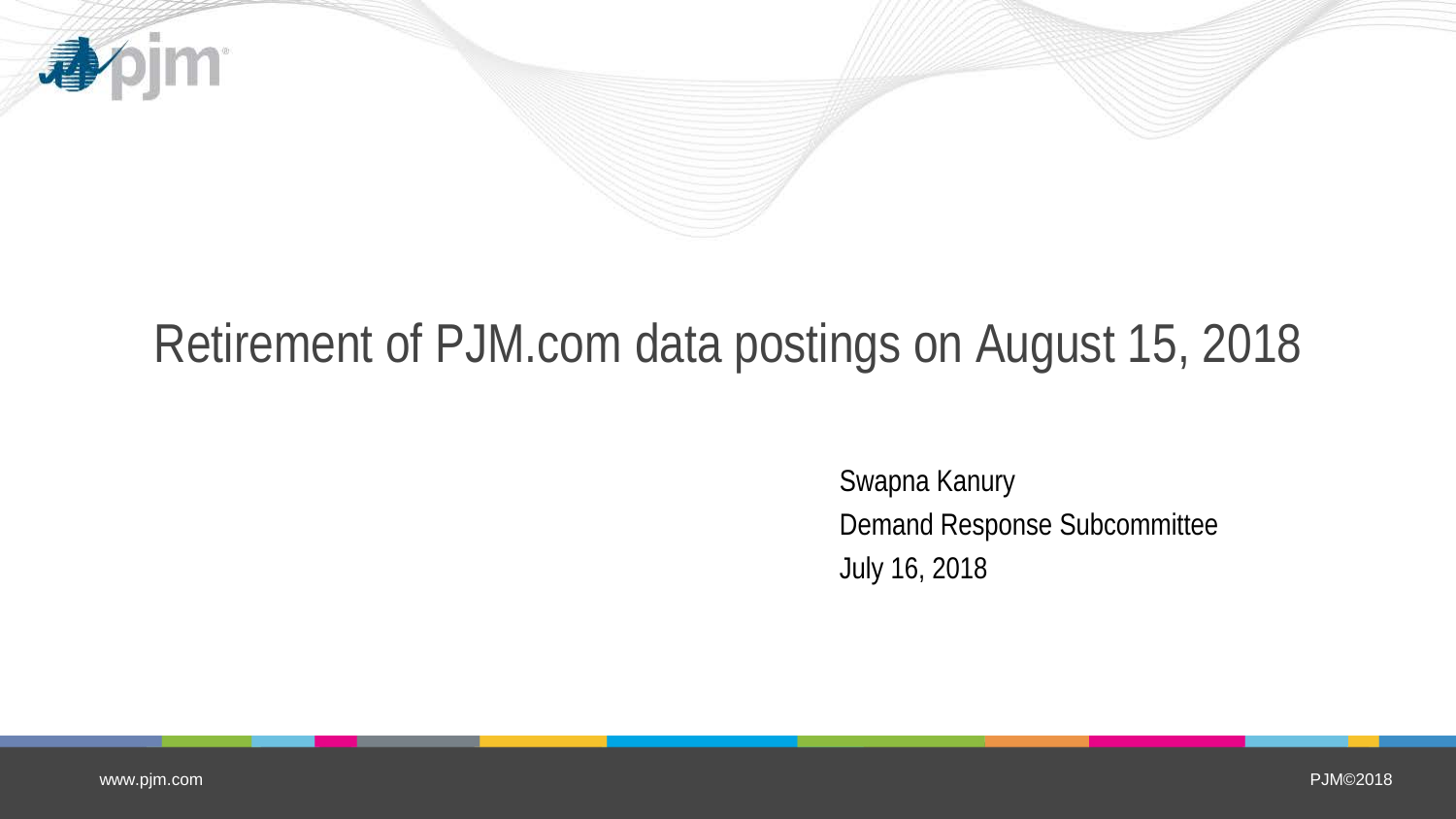

Key Message

- On August 15, 2018 PJM will no longer post new data to Flat files on PJM.com and FTP for the feeds implemented in Data Miner 2 in August, 2017
- On August 17, 2018 PJM will remove the historic files associated with these feeds from PJM.com and FTP. All history can be found in Data Miner 2

## **WHAT YOU NEED TO DO:**

- Review feed list on next page and determine if impacted
- Communicate details with others in your company and prepare for change
	- Vendors, IT, Settlements, Traders, Analysts, Load forecasters, etc.
- Start using Data Miner 2 User Interface and API if you are not already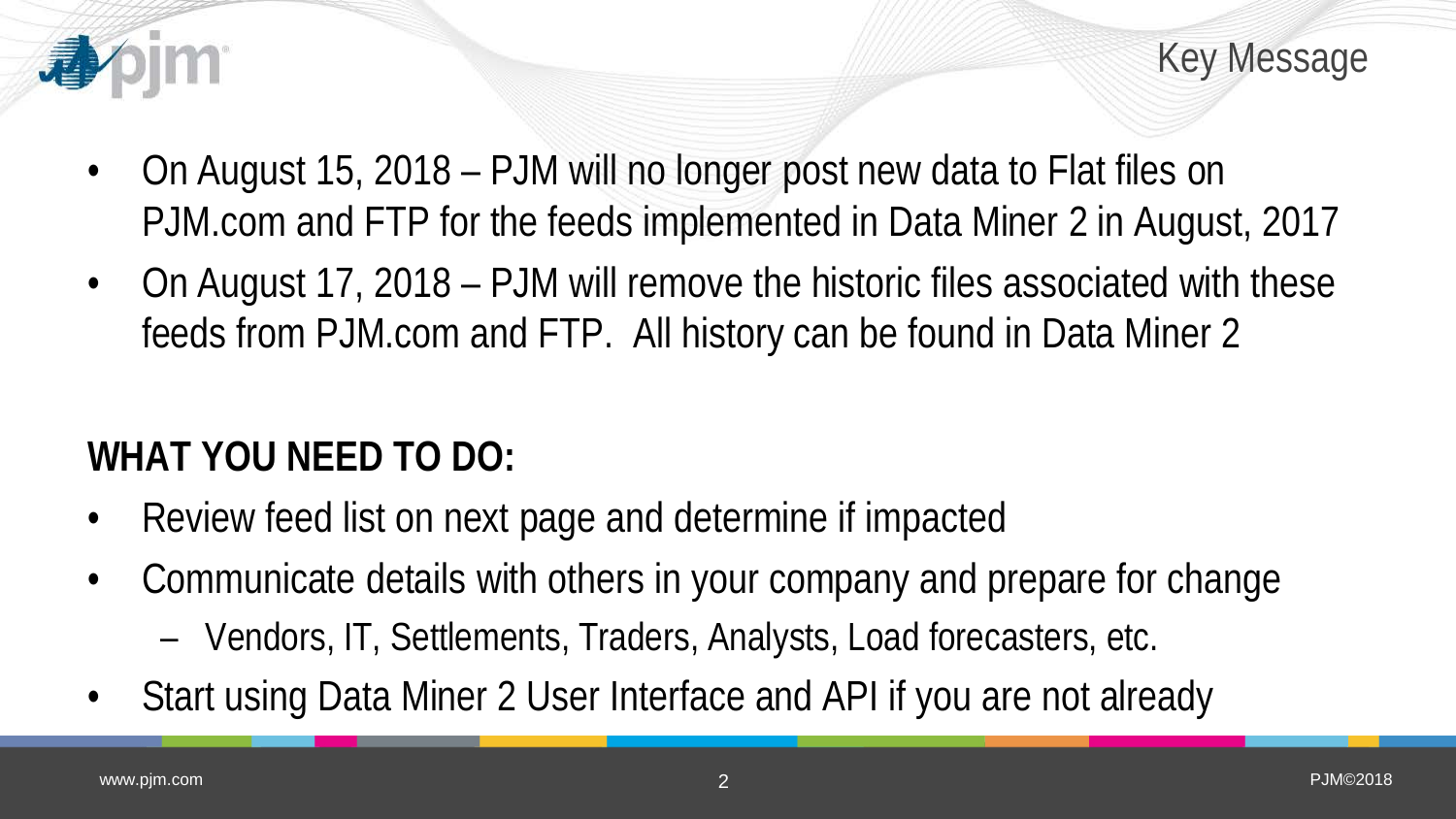

- **Day-Ahead & Real-Time Hourly LMPs**
- **Ancillary Service LMPs**
- **Fixed Weighted Average Aggregate Definitions**
- **Monthly Financial Transmission Rights Zonal LMPs**
- **Day-Ahead Transmission Constraints**
- **Hourly Day-Ahead Increment Offer & Decrement Bid Data**
- **Daily Generation Capacity**
- **Hourly Day-Ahead Demand Bids**
- **Nodal Reference Prices for Export Credit Screening**
- **Day Ahead Marginal Value**
- **Real Time Transmission Constraints**
- **Hourly Demand Bid Data**
- **Nodal Reference Prices for Increment Offer & Decrement Bid Screening**
- **Up-to-congestion Bid Screening**
- **Day-Ahead Scheduling Reserve**
- **Non-Synchronized Reserve**
- **PJM Regulation Zone Preliminary Billing Data**
- **Reconciliation Billing Determinants Preliminary Operating Reserves Rates**
- **RTO Synchronized Reserve Preliminary Billing Data**
- **Seven-Day Load Forecast**
- **Ancillary Service Market Results**
- **PJM Synchronized Reserve Events**
- **PJM Historical Regulation Market Data**
- **Actual/Schedule Summary Report**
- **Forecasted Generation Outage Postings**
- **Generation outage for Seven days by type**
- **Generation and Extra High Voltage Losses**
- **Real-Time Scheduled Interchange**
- **RTO Transfer Limit and Flows**
- **Wind Generation Section: all years**
- **Off-Cost Operations**
- **Load Forecasts (Historical)**
- **Hourly Load: Preliminary, Estimated & Metered**
- **Daily cleared INCs, DECs, and UTCs**
- **FTR Auction Bids - Annual, Long-Term & Monthly**
- **Day Ahead Interface Flows and Limits**
- **Monthly Load - Reconciliation Billing Determinants**
- **Load Reconciliation Billing Determinants - Hourly**
- **Real-Time Marginal Value**
- **Operations Summary - Projected Area Statistics at Peak**
- **Operations Summary - Projected RTO Statistics at Peak**
- **Operations Summary - Projected Scheduled Tie Flow**
- **Operations Summary - Forecast Transfer Limits**
- **Operations Summary - Actual Operational Statistics**
- **Monthly Equivalent Forced Outage Rates**
- **Generation Fuel Mix**
- **Daily Uplift By Zone**
- **Pricing Nodes**
- **Load Reconciliation Billing Determinants - Daily**
- **Settlements Verified LMPs**
- **Settlements Verified Ancillary LMPs**
- **Balancing Transmission Congestion Preliminary Billing Data**

## View the list, PJM.com location, feed name, retirement date and URL (old & New) at the [Feed List](http://www.pjm.com/-/media/etools/data-miner-2/data-miner-2-feed-list.ashx?la=en)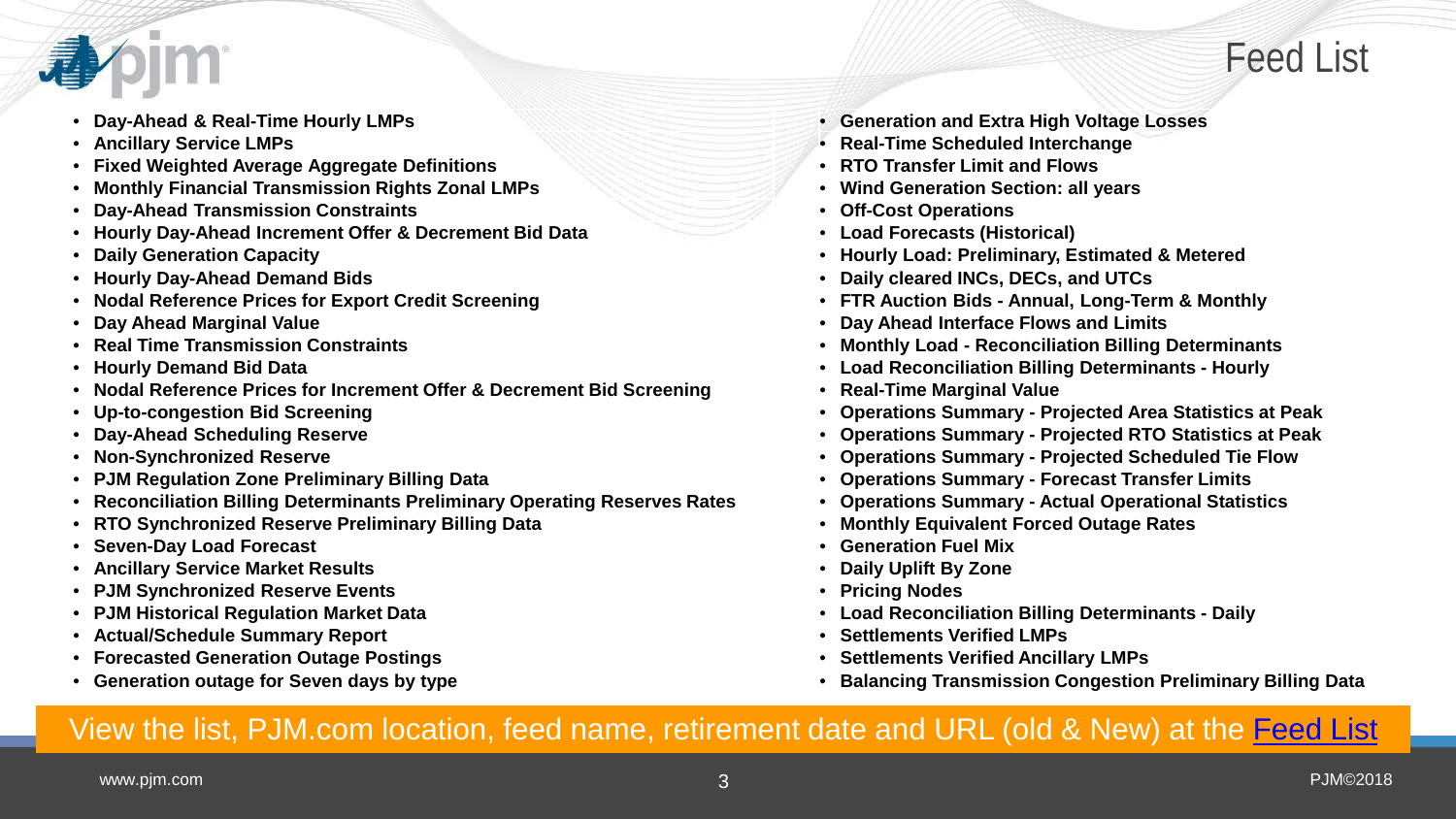

Data Miner 2 Support

- [PJM.com > Markets & Operations > PJM Tools > Data Miner 2](http://www.pjm.com/markets-and-operations/etools/data-miner-2.aspx)
	- Feed List, Release Notes, API Guide & FAQs
- Data Miner 2 Notification List subscription in [My Email Lists](https://www.pjm.com/mypjm/newsletters.aspx)
	- Notifications for releases, enhancements, data issues & resolutions
- Tech Change Forum Community
	- API Portal Issues and overall Data Miner 2 topics
	- Knowledge base support
- Contact Data Miner 2 Support @ [DataMiner2Support@pjm.com](mailto:DataMiner2Support@pjm.com)